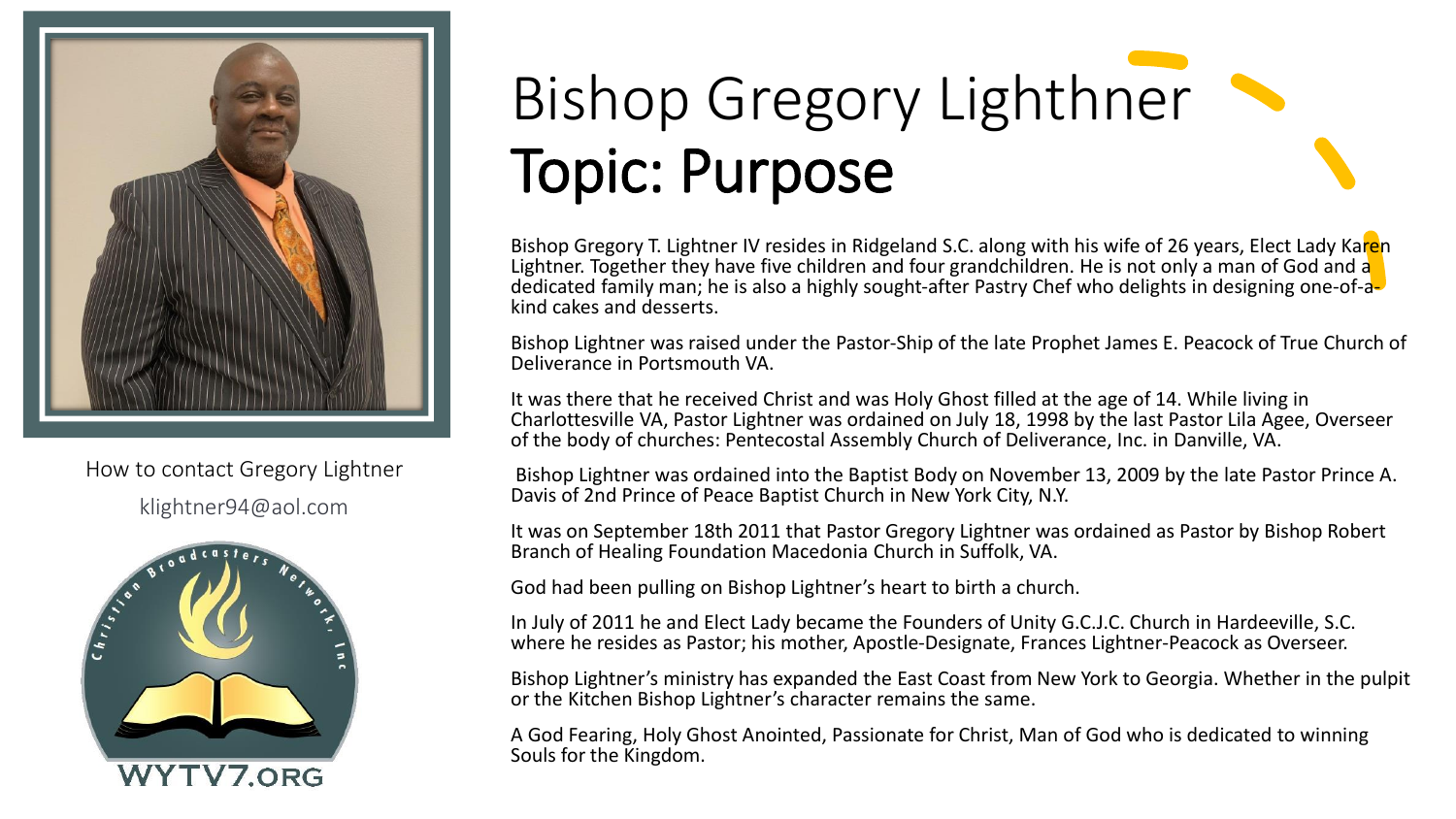

How to contact Chris Powell

chris@powelladvisory.com



## Chris Powell Topic: Purpose

Chris Powell is crucified with Christ: nevertheless, he lives; yet not he, but Christ lives in him: and the life which he now lives in the flesh he lives by the faith of the Son of God, who loves him, and gave himself for him. (Galatians 2:20)

Chris and his wife Carla are the founders of The Powell Advisory Group. They are certified as executive coaches, speakers, and corporate trainers through the John Maxwell Certification Program.

Chris also holds three Masters degrees including a Masters in Life Coaching from Liberty University. They offer workshops, seminars, keynote speeches, DISC assessments, and coaching.

Chris retired from the Navy in 1995. After retirement he was a Regional Membership Director for the US Chamber of Commerce and has worked with several regional Chambers ever since.

He has also owned several businesses. He continues to work closely with local Chambers and faithbased communities to help them in serving their constituents.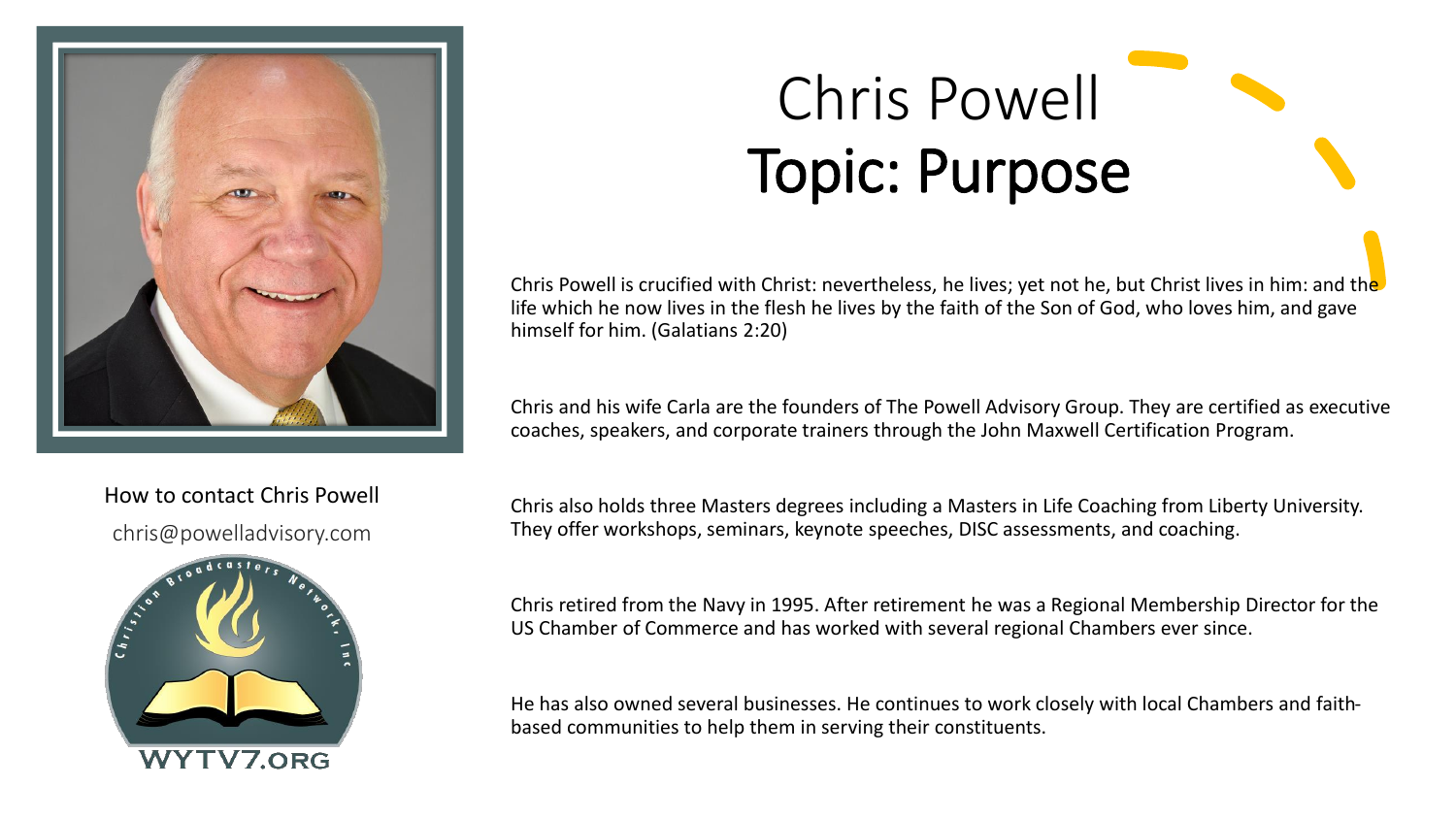

#### How to contact Art Serna

asernajr@utexas.edu



# Art Serna Topic: Purpose

Art Serna is an emerging prophetic leader with international experience ministering to leaders and spurring regional transformation. His passion lies in transforming the nations through disruptive innovation in the marketplace while also serving as a catalyst for believers in operating in signs and wonders.

He has a power gift that strongly expresses itself through both the prophetic and the supernatural flow of the Holy Spirit to minister to and heal individuals and territories.

Art and and his wife, Karen, are ordained through the Federation of Ministers and Churches International and Rally Call Ministries Network in Texas.

Together they combine a strong prophetic gift and an apostolic anointing to stir and serve leaders. Art is called to be a father in the nations and functions in that capacity by raising up sons in the ministry and the marketplace. He has a bachelor's degree in Astronomy from the University of Texas at Austin and a Masters of Science in Management of Technology from the University of Texas San Antonio.

Art works full time as the Deputy Director at City on a Hill Milwaukee. He is the proud father of two wonderful children, 11 year old John, and 9 year old Tonya.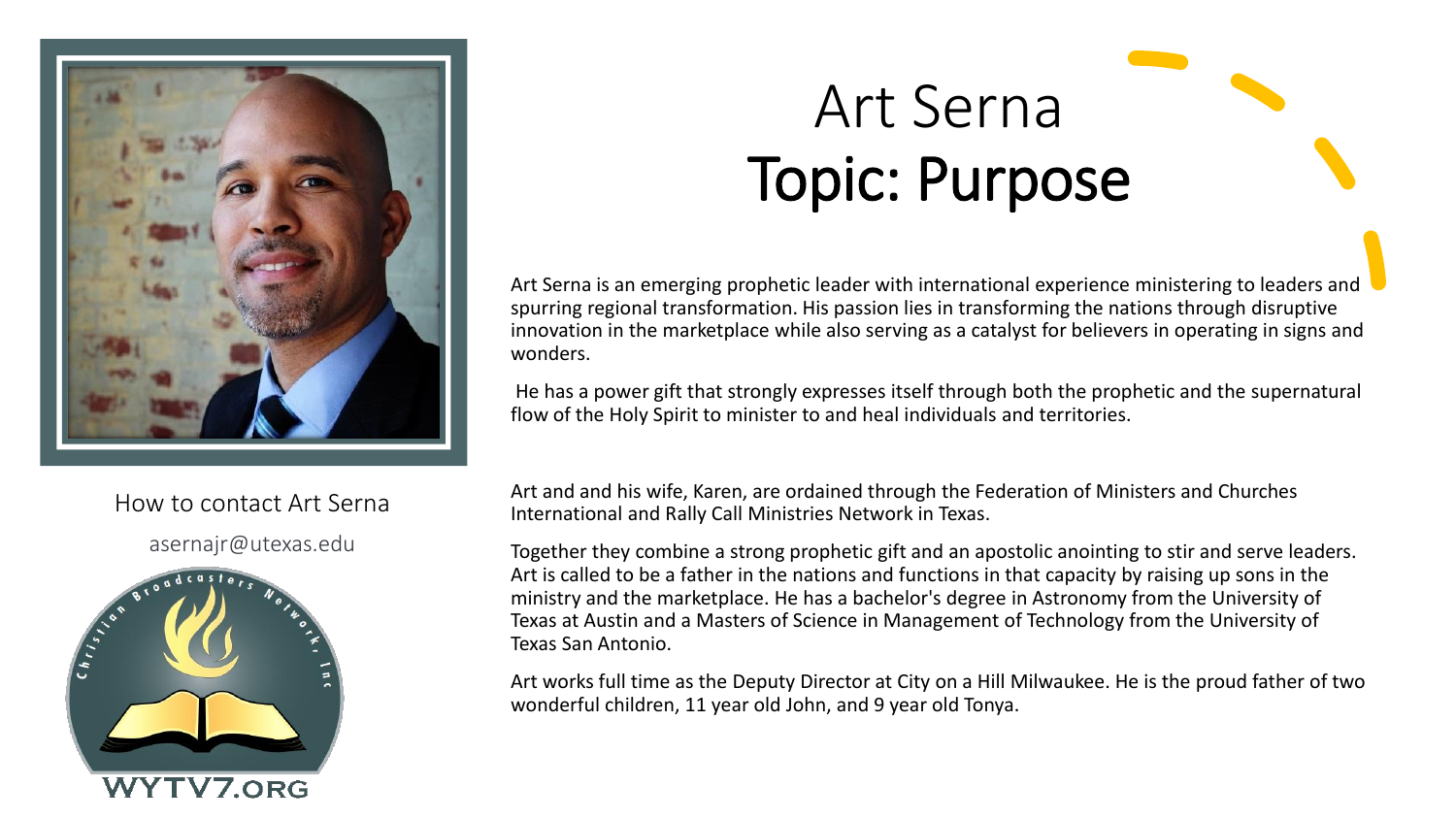

How to contact Bishop Delroy Powell delroypowell@btinternet.com



## Bishop Delroy Powell Topic: Identity

Bishop Delroy Powell a native of Portland, Jamaica is the National Leader for the New Testament Assembly- England as well as the Senior Pastor of The

Sanctuary- NTA Tooting.

He is a respected leader with a keen interest in developing leaders, capacity building and community engagement. His belief in the redemptive potential of the local church has led to the creation of a framework for churches and public agencies working collaboratively to address inequalities in Black Mental Health and other public health disparities.

Bishop Powell is a Board Director for various Faith Base Organisations and ambassador for leading NGOs Christian Aid, Open Doors and Compassion UK.

Those who work closely with Bishop Powell will attest to his quiet authority, diligence and love for people regardless of their difference. His Christ-centered preaching engages hearts and minds and has led many to faith in Jesus.

Bishop Powell aspires to excellence in all that he does and seeks to model authenticity

and integrity in public ministry, in family and in his personal devotion.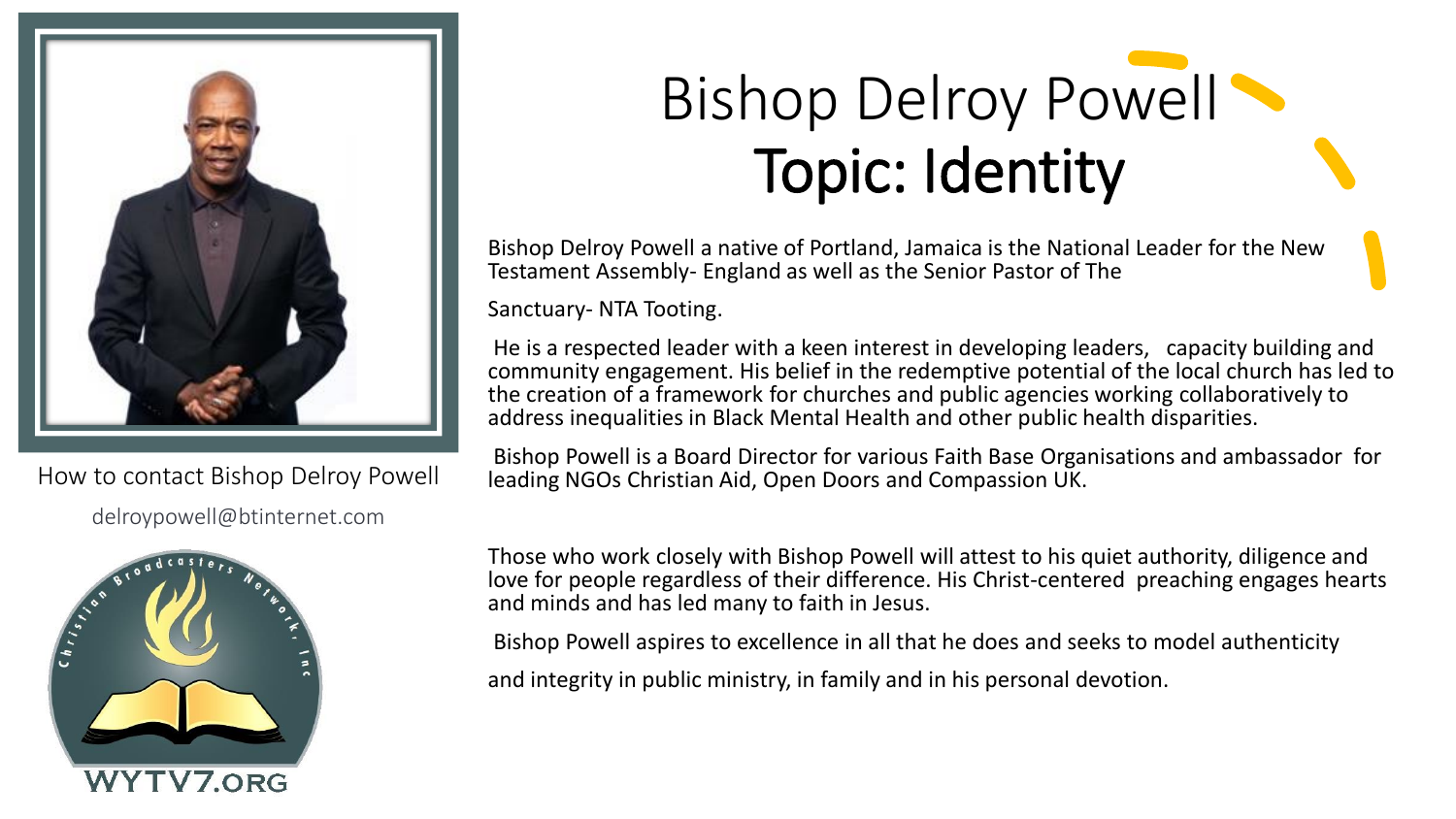

How to contact Dr. Jerry Bailey drjerry@lakesideholistic.com



### Dr. Jerry Bailey Topic: Identity

Dr. Jerry Bailey is a prominent expert on men's health and leads the world in the emerging science of Poly-Hormonal Adrenal Testosterone Syndrome. He is an acclaimed international keynote speaker.

As a former clinical and graduate educator in functional medicine he has an acute awareness of research that affords him the unique ability to apply current research to optimize your longevity, wellness and mindset. He is one of a few practicing and speaking experts.

His has developed a comprehensive approach to optimize your health while creating resilience combining both western and traditional methods. The goal is to discover the mental, physical and environmental blocks that are preventing the igniting of your longevity and wellness.

The approach he has created will guide you to the insight on foods, infections, nutritional deficiencies, endocrine (hormone), stress, structural, environmental and genetic issues that are compromising your health and purpose.

He has been in practice for over two decades helping tens of thousands of patients in that period. His clinical experience and acute awareness of research affords him a unique ability to optimize your longevity, wellness and mindset.

Jerry Bailey, DC, CAc, MS, FIAMA --Chiropractic Physician, Certified Acupuncturist, Masters of Science in Human Nutrition and Functional Medicine, Certified Epigenetic Coach, Certified Clinical Nutritionist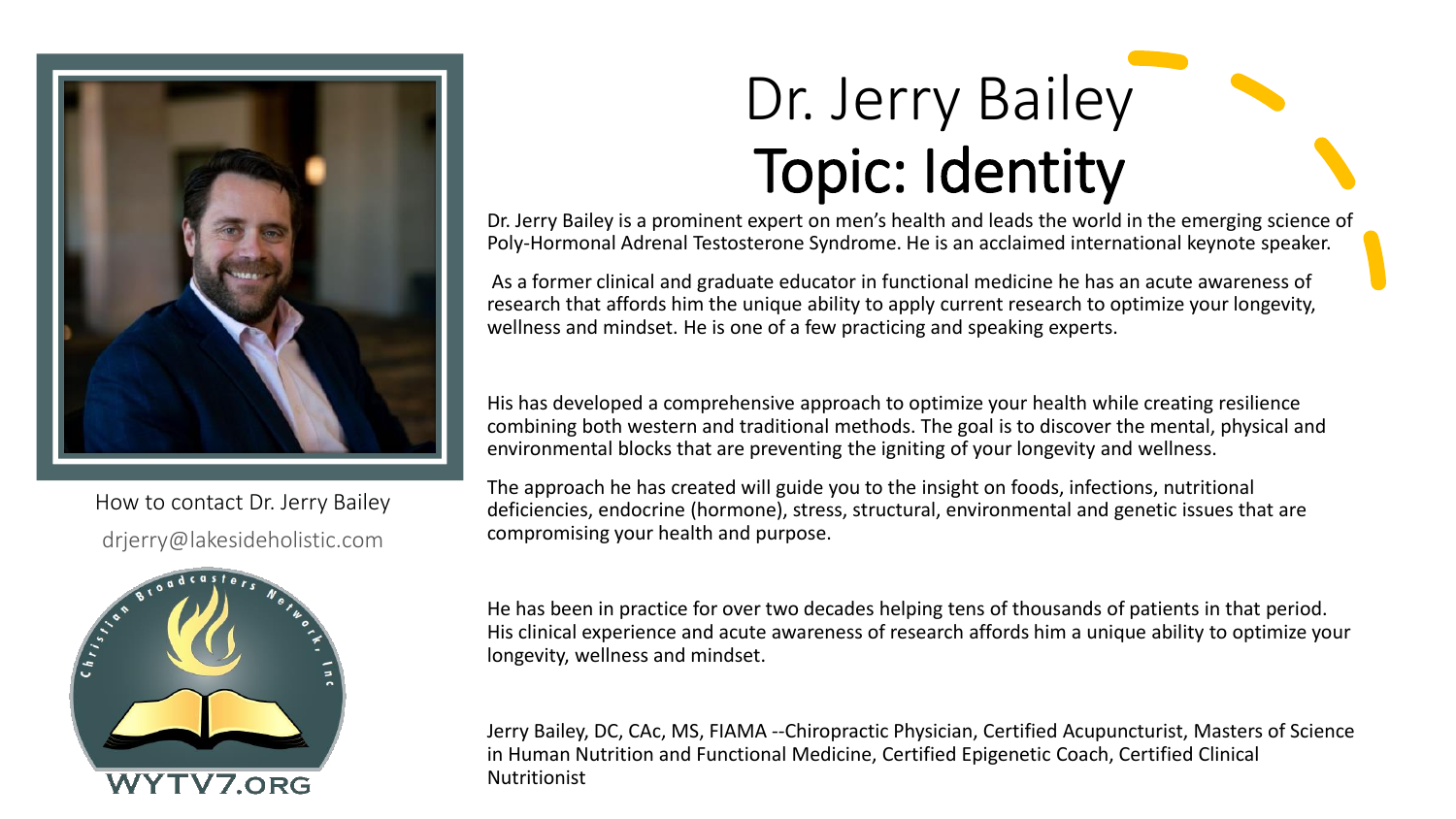

How to contact David Rehfeld



## David Rehfeld Topic: Identity

David Rehfeld currently serves as Lead Pastor of World Impact Ministries (Pewaukee, WI), alongside his wife, Beverly. David is also a business owner and entrepreneur serving the community in the marketplace.

David and Beverly have been married for 26 years and have had the awesome privilege of raising three boys (ages 16, 18, 21).

David has been in ministry for more than 25 years and served the local church in various capacities including children's, youth, worship, marriage, and men's ministries.

His deep love for God and His people has also allowed him to preach the Gospel to the "uttermost" parts of the world

David Rehfeld- pastor -World Impact Ministries, Pewaukee, WI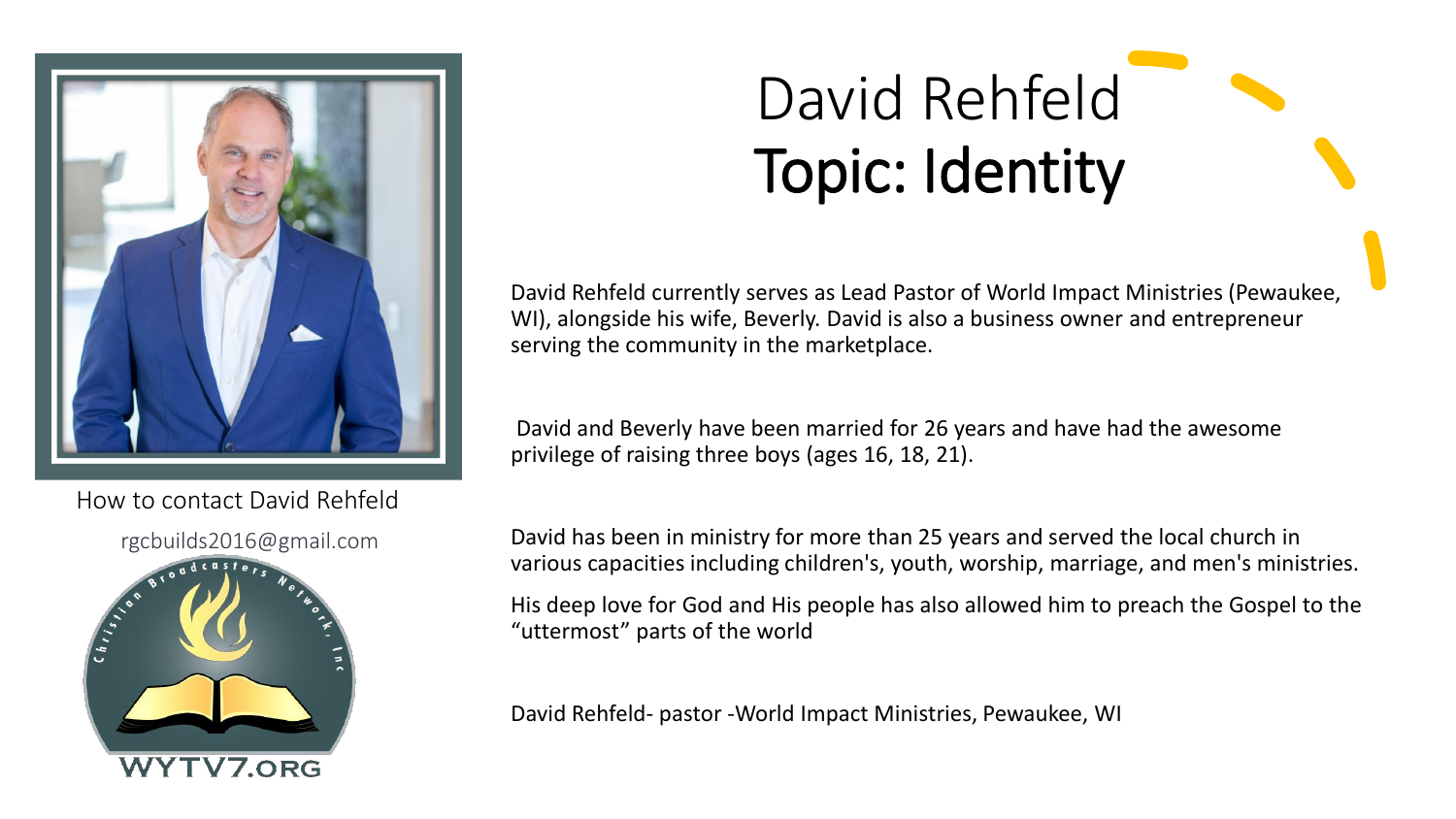

How to contact Wayne White waynewhyte16@gmail.com





#### Conference- Host Facilitator

Wayne Whyte a native of Manchester, Jamaica. Wayne was called to ministry in 1985. Upon the call, Wayne went to Caribbean Pentecostal Bible College where he successfully obtained a diploma in Christian Theology.

He served as pastor for a short term in St Mary, Jamaica. Wayne migrated to London, England where he worked alongside various ministries to expand the Kingdom.

Wayne's passion emerged in England after serving as lead mentor for men across several ministries.

In England, Wayne was a keynote, conference, and retreat speaker. Later, Wayne migrated to the United States after meeting his wife Tina of 11years.

Since being in the United States, Wayne has continued his passion for men. He served as Men's Leader at World Outreach & Bible Training Center.

He was a lead instructor for the World Bible Training Institute teaching on topics of Theology.

Currently, Wayne serves as Assistant Pastor at World Impact Ministries along with his wife Tina under the leadership of David and Beverly Rehfeld. Wayne has launched his own show under the Bridge Broadcast Show where Tina Boyle Whyte his wife is the main host.

The launch of Bridge4Men was inspired by Wayne's desire to reach men across the world. He is committed and passionate about helping men get from where they are to where they want and need to be by unlocking their purpose and finding their identity in Christ over the bridge of FAITH. Transformation is the basis for everything he does.